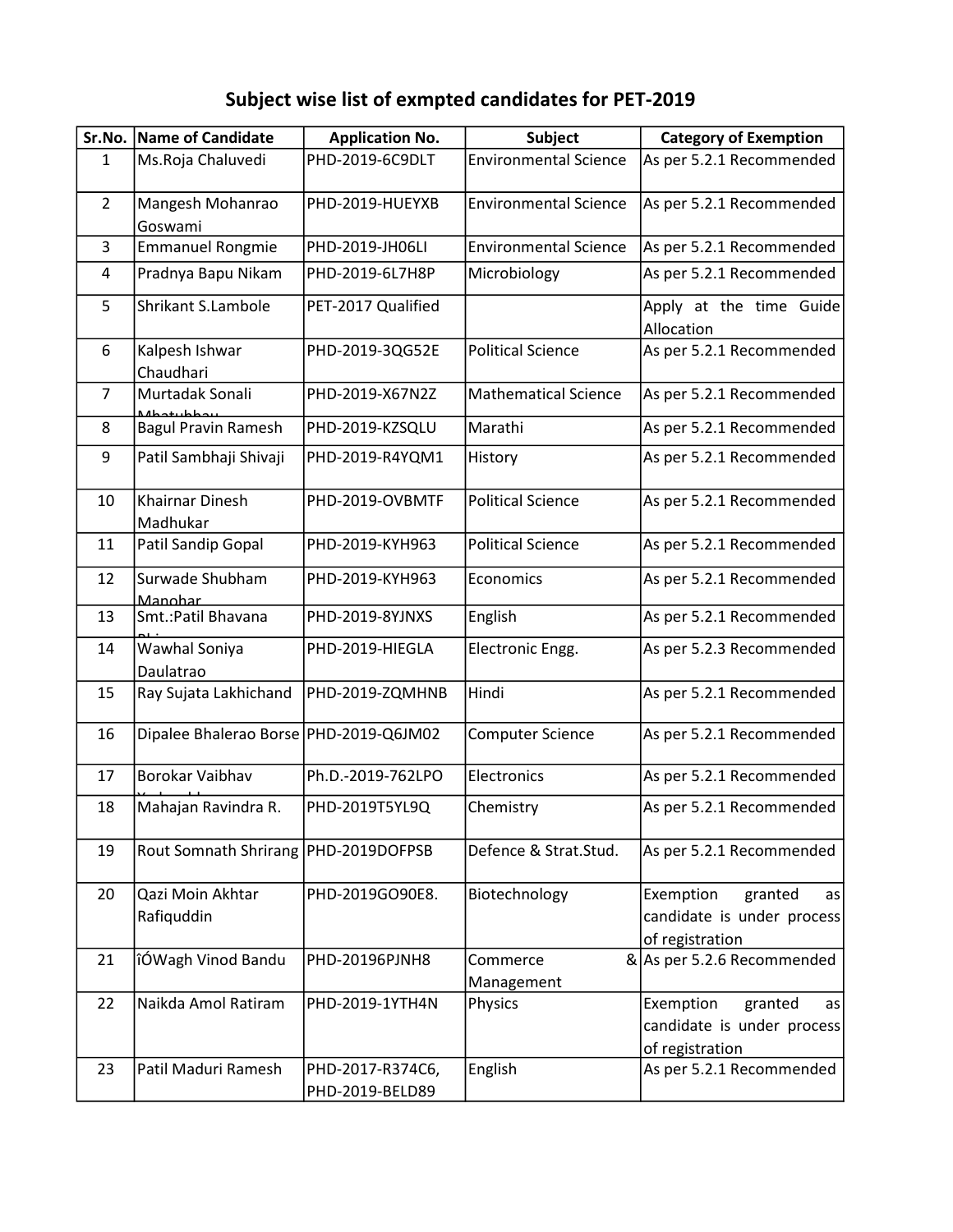## Subject wise list of exmpted candidates for PET-2019

| Sr.No. | Name of Candidate                 | <b>Application No.</b>           | <b>Subject</b>                        | <b>Category of Exemption</b>                                                                            |
|--------|-----------------------------------|----------------------------------|---------------------------------------|---------------------------------------------------------------------------------------------------------|
| 24     | Torane Ashwinkumar<br>Ashok       | Ph.D.-2019-E90LVY                | Pharmacy                              | As per 5.2.1 candidate has<br>qualified GATE 2000.He is<br>eligible for exemption from<br>entrance test |
| 25     | Kapse Mayur<br>Chandrakant        | Ph.D.-2019-P80US1                | Chem.Tech.-<br>(Pharmaceutical Tech.) | Recommended as per rules<br>prescribed by KBCNMU<br>Jalgaon & documents of<br>P.G.Degree.               |
| 26     | Joshi Sachin Shrikant             | Ph.D.-2019-A7MWVI                | Chem.Engg.                            | As per fulfils the clause<br>(1.07)                                                                     |
| 27     | Ingale Kishor Ramdas              | Ph.D.-2019-42IRGL                | Com.& Mgt.                            | Eligible (1.06)                                                                                         |
| 28     | Pawar Sanjay Tukaram              | Ph.D.-2019-ZR6UTV                | Com.& Mgt.                            | Eligible (1.06)                                                                                         |
| 29     | Mahajan Vinod<br>Shamrao          | Ph.D.-2019-7RD812                | Com.& Mgt.                            | Eligible (1.06)                                                                                         |
| 30     | Tiwari Dilip Keshavlal            | Ph.D.-2019-YC2CT3                | <b>Mass Communication</b>             | Recommended                                                                                             |
| 31     | Rajore Rajesh Onkar               | Ph.D.-2019-A6R5FV                | <b>Mass Communication</b>             | Recommended                                                                                             |
| 32     | Waghmare Vijay<br>Ananda          | Ph.D.-2019-HXSZL7                | <b>Mass Communication</b>             | Recommended                                                                                             |
| 33     | Pimpale Milind<br>Jagannath       | Ph.D.-2019-M9N9Z2K Org.Chemistry |                                       | Recommended                                                                                             |
| 34     | Patil Vinayak Ramlal              | Ph.D.-2019-7RPZK4                | Chemistry (Poly.Chem.)                | Recommended                                                                                             |
| 35     | <b>Thakarae Vilas</b><br>Sahebrao | Ph.D.-2019-5A82VOH               | Electronics Engg.                     | Recommended for<br>exemption as fulfilled<br>clause 1.6                                                 |
| 36     | Deshpande Vishal<br>Vasant        | Ph.D.-2019-905LDT                | Electronics Engg.                     | Recommended for<br>exemption as fulfilled<br>clause 1.7                                                 |
| 37     | Patil Jitendra<br>Laxmanrao       | Ph.D.-2019-Q4C30A                | Biotechnology                         | As per clause 1.07 can be<br>recommended for level<br>exemption.                                        |
| 38     | Nikam Pradnya                     | PHD-2019-6L7H8P                  | Microbiology                          | Qualified CSIR-JRF and<br>hence recommended for<br>exemption                                            |
| 39     | Zope Priyanka Pradip              | Ph.D.-2019-KBZ48E                | Social Work                           | Recommended as per 5.2.2<br>and 1.06                                                                    |
| 40     | Nannavare Rajendra<br>Lakhichand  | Ph.D.-2019-CVRA13                | Social Work                           | Recommended as per 1.07                                                                                 |
| 41     | Patole Shankar Raoji              | Ph.D.-2019-HSN1UV                | Social Work                           | Recommended as per 5.2.2<br>and 1.06                                                                    |